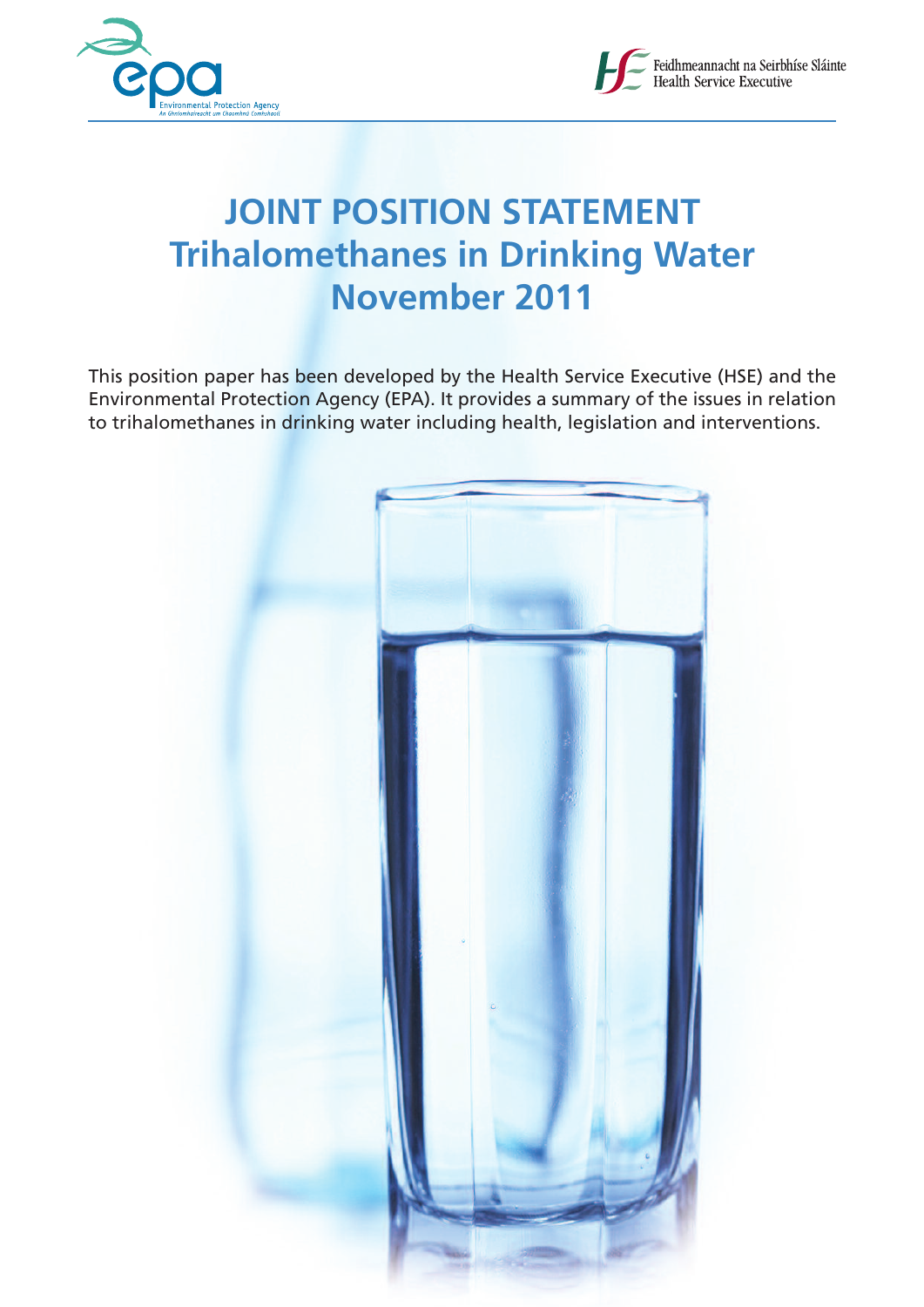



## **Introduction**

Disinfection is a critical part of drinking water treatment and is fundamental to preventing the spread of waterborne infectious diseases. The use of disinfectant chemicals can result in the formation of disinfection by-products (DBPs). Chlorination is the most common disinfection method used in Ireland and chlorine use is regulated primarily to minimise the formation of DBPs, the most common of which are trihalomethanes (THMs). THMs are a group of organic chemicals, often present in drinking water and formed when chlorine reacts with naturally occurring organic matter in raw water. Chlorine is a powerful oxidising agent and it breaks down complex organic molecules which are the colouring agents of water, forming smaller reactive entities. These entities react with chlorine to form THMs. There is a direct relationship between the degree of colour in the water prior to chlorination and the concentration of THMs after chlorination.

THMs are a group of four chemicals – chloroform, bromoform, dibromochloromethane and bromodichloromethane. Chloroform tends to be present in the greatest concentration. Total THMs is a parameter on the chemical table in the 2007 Drinking Water Regulations<sup>(1)</sup>. A further group of chlorine associated DBPs, haloacetic acids (HAAs), are of increasing concern but are not included in the 2007 drinking water regulations although they may well be included in the future regulations.

Because most water supplies in Ireland are surface water sources and some of our groundwater sources may be influenced by surface water, raw water is likely to contain high levels of particulate and organic matter. This can be much greater after heavy rainfall or flooding. Trihalomethanes are formed when there is either inadequate pretreatment of the water and/or poor control over the disinfection process itself. THM formation is dependant on several variables; the concentration and nature of the organic material in the raw water, chlorine contact time, the residual chlorine concentration in the water and the pH and temperature of the water. Optimum filtration and coagulation before disinfection is therefore important in preventing the formation of THMs.

Chlorine is used not only as a primary disinfectant in water treatment but is also added to provide a stable disinfectant residual to preserve the quality of the water throughout the distribution network. While this characteristic of chlorine makes it most suitable as a disinfectant it also means that it is more prone to DBP formation because it has more contact time with organic matter in the water that was not removed during treatment (coagulation and filtration). Additional chlorine may be added in order to maintain an adequate residual concentration throughout the distribution system particularly at end points. Temperature and pH of drinking water vary across supplies and from season to season. Optimum control over all of these factors is necessary to keep THMs to a minimum.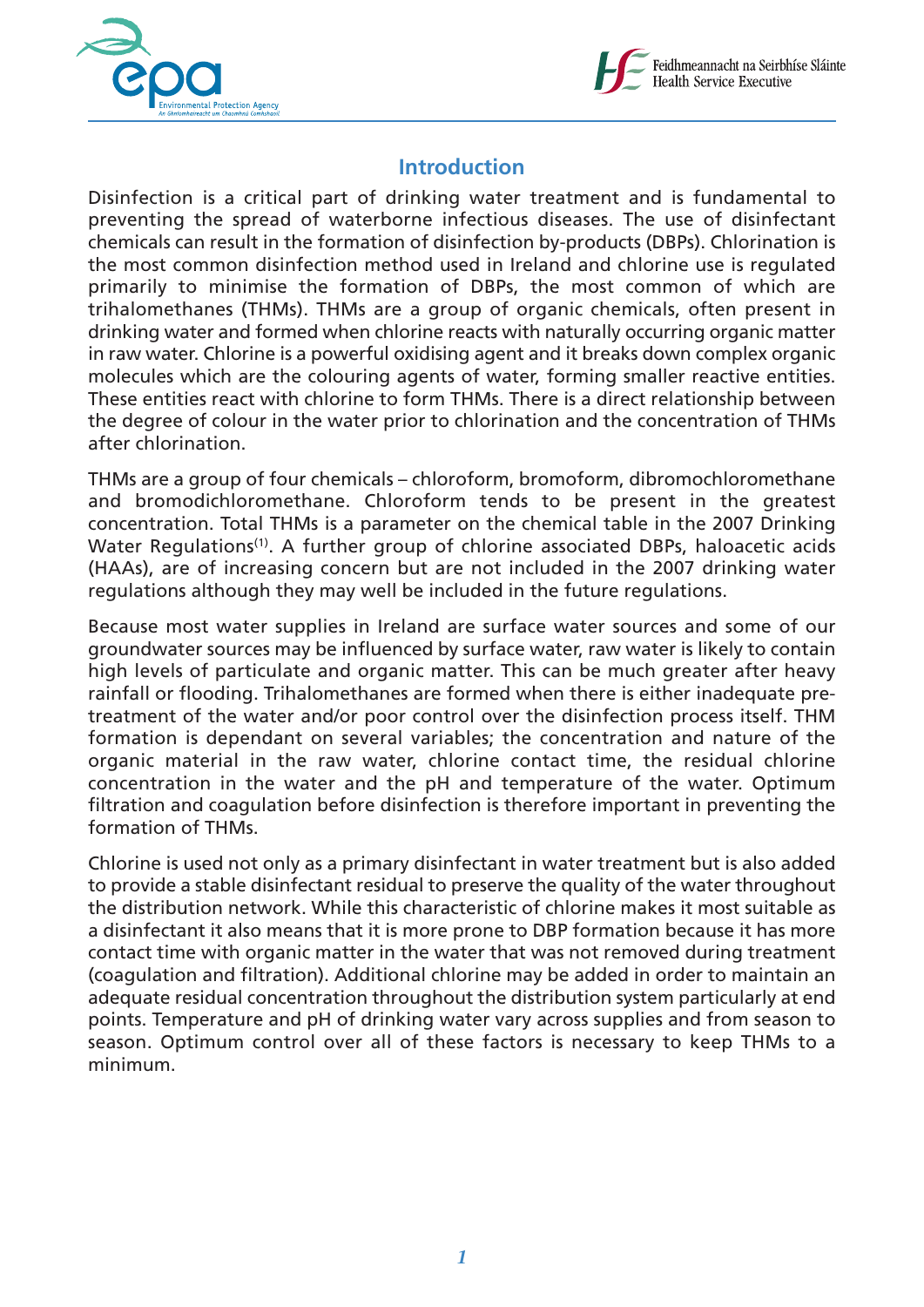



# **Guideline Values**

|  |  |  | Table I: Trihalomethane guideline values |  |
|--|--|--|------------------------------------------|--|
|--|--|--|------------------------------------------|--|

|                         | <b>Drinking water regulations</b><br>2007 parametric value µg/l | <b>WHO guideline</b><br>values µg/l | <b>WHO tolerable daily</b><br>intake (TDI) µg/kg/day |
|-------------------------|-----------------------------------------------------------------|-------------------------------------|------------------------------------------------------|
| Trihalomethanes (total) | 100                                                             | * ratio of 1                        |                                                      |
| Chloroform              |                                                                 | 300                                 | 15                                                   |
| <b>Bromoform</b>        |                                                                 | 100                                 | 21.4                                                 |
| Dibromochloromethane    |                                                                 | 100                                 | 17.9                                                 |
| Bromodichloromethane    |                                                                 | 60                                  |                                                      |

\*The sum of the ratio of each of the four levels to their individual guideline value should not exceed 1(WHO 2005)<sup>(2)</sup>

Table I shows the 2007 EU drinking water regulations parametric value for total THMs. It also shows several World Health Organisation (WHO) guideline levels including individual THM levels, the sum of the ratio of each individual THM level to its guideline value and the provisional tolerable daily intake.

Guideline levels are calculated to protect the most vulnerable section of the population. For chemicals in drinking water this is generally small babies. Up to about 10kg, babies require between 100-120mls of fluid per kg of weight. This is the time of greatest liquid consumption per body weight. Adults require approximately 30mls of fluid per kg body weight. For this reason guideline levels are precautionary. In determining guideline levels, a lifetime of exposure at sustained levels is assumed and safety factors are built into the calculations.

#### **Exposure**

People can be exposed to THMs in drinking water in a number of ways. THMs are volatile substances and are ultimately transferred to air either at room temperature or by rapid evaporation on boiling. Approximately equal contributions to total exposure come from four areas: ingestion of drinking water, inhalation of indoor air largely due to volatilisation from drinking-water, inhalation and dermal exposure during showering or bathing and ingestion of food. All but food exposure arises primarily from drinkingwater.

# **Public Health Implications**

The potential adverse human health risks associated with low levels of disinfection byproducts in drinking water is currently an area of strong scientific interest. It attracts funding and scientific papers on the health effects of disinfection by-products are regularly published in the literature.

The WHO as well as other national agencies which have a role in advising on the health of populations such as the Committee on the Toxicity Chemicals in Food, Consumer Products and the Environment committee (COT) (UK), Agency For Toxic Substances and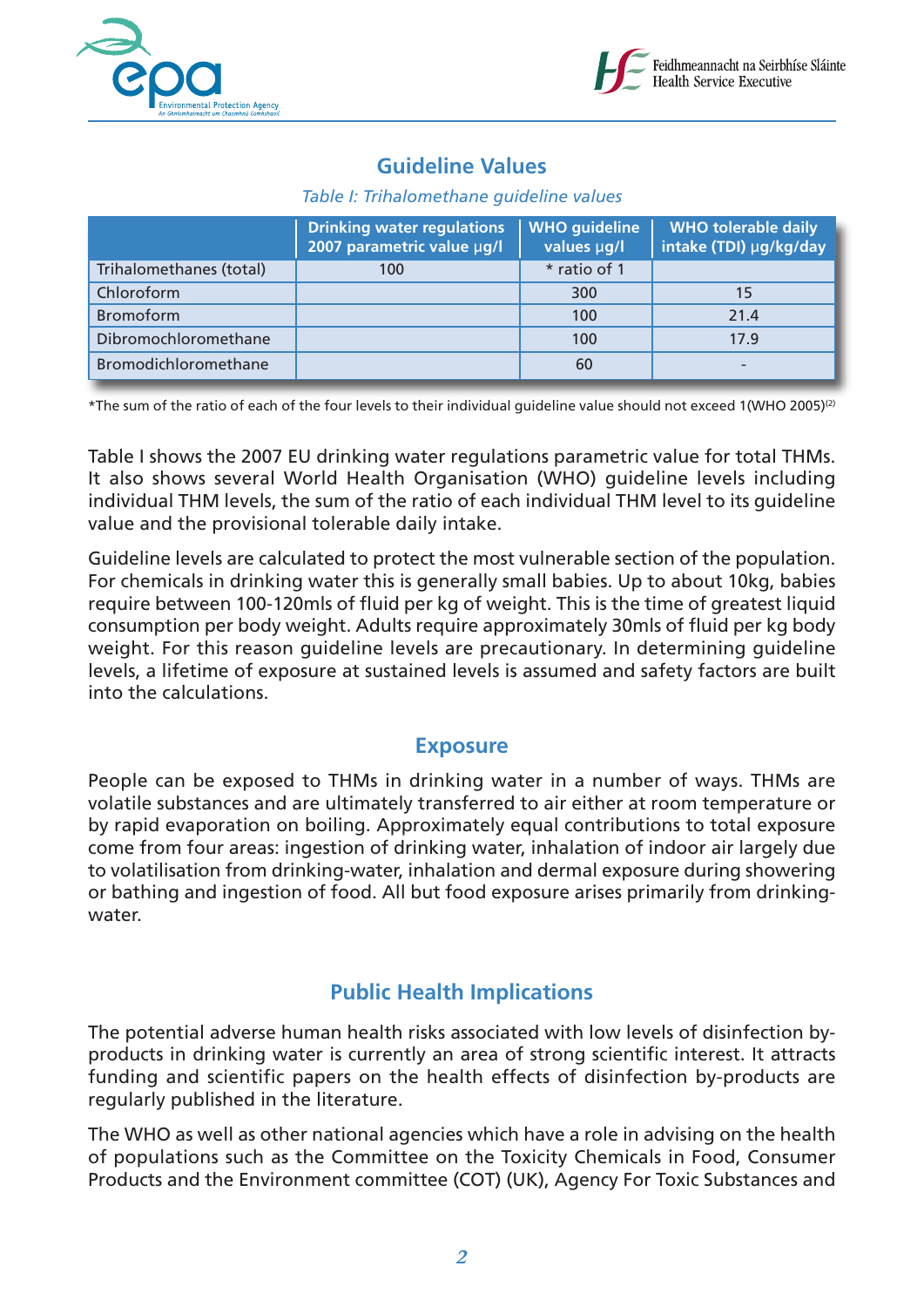



Disease Registry (ATSDR) (USA) and Health Canada etc., regularly assess the evidence as it is emerges and publish position statements on THMs and drinking water. In particular, the COT (UK) assesses the evidence using systematic methods, whereby the studies reviewed are listed and the methods used to evaluate them are explicit, allowing the conclusions to be reproduced.

## **Health**

Acute effects of THMs in drinking water are rare. Two main long-term health outcomes are studied with regard to THMs and drinking water: cancer and reproductive outcomes.

## **Cancer**

The International Agency for Research on Cancer (IARC) reviews published studies and classifies in a standardised way the carcinogenic potential of a chemical. The categories and definitions IARC uses are given in Table II below.<sup>(3)</sup>

The IARC reviewed Chlorinated Drinking Water in 1991 and updated it in 1997 $^{\text{\tiny{(4)}}}.$ Chlorinated drinking water was not classified as to its carcinogenicity to humans (Group 3). Both chloroform and Bromodichloromethane, two individual THMS, were classified as possibly carcinogenic to humans (Group 2B). This category is used for agents for which there is inadequate evidence of carcinogenicity in humans and sufficient evidence of carcinogenicity in experimental animals. Bromoform or Chlorodibromomethane were not classified as to their carcinogenicity (Group 3).

*Table II: IARC Classification of Agents as to the carcinogenicity to humans*

| Group 1  | Carcinogenic to humans                             |
|----------|----------------------------------------------------|
| Group 2a | Probably carcinogenic to humans                    |
| Group 2b | Possibly carcinogenic to humans                    |
| Group 3  | Not classified as to its carcinogenicity to humans |
| Group 4  | Probably not carcinogenic to humans                |

In May 2008 the COT (UK) produced a statement on chlorinated drinking water and cancer<sup>(5)</sup>. They reviewed the new epidemiological studies that had been published since their previous statement on the issue in 1999<sup>(6)</sup>. Some studies did show an association between cancer and THMs in drinking water and others showed no association. The role of the COT is to assess the quality and totality of the evidence and come to a conclusion. They concluded;

*'Problems remain in the interpretation of published studies. These include the small relative risks recorded, the possibility of residual confounding, and the problems with exposure assessment'. They conclude 'the evidence for a causal association between cancer and exposure to chlorination by-products is limited and any such association is unlikely to be strong. Efforts to minimise chlorination by-products in drinking water should continue but must be balanced against the need for effective disinfection of drinking water'.*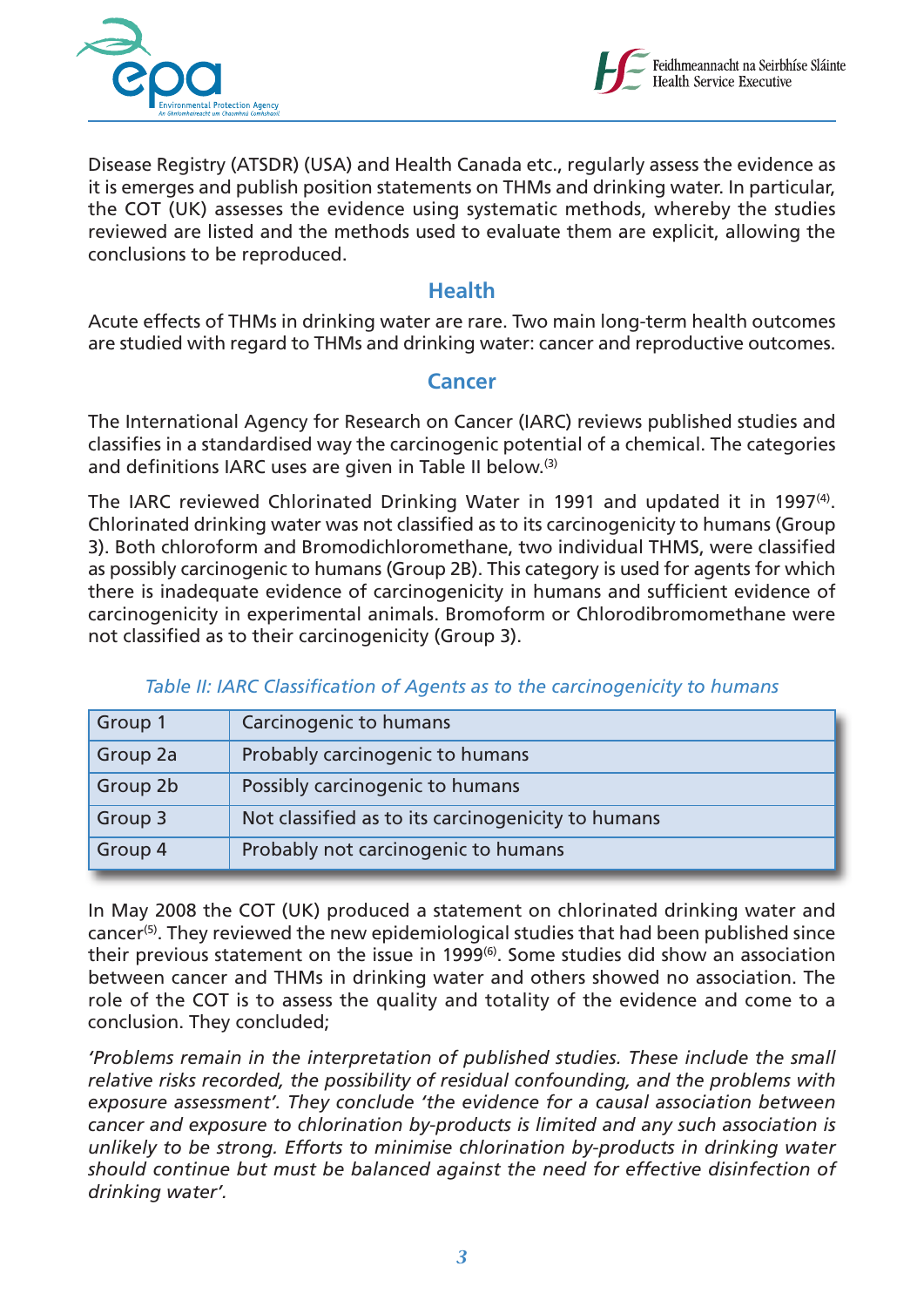



# **Reproductive heath**

In the 1990s a number of studies from California were published suggesting that chlorination by-products in drinking-water were associated with adverse reproductive outcomes. In 1998, COT considered the findings of the published epidemiological evidence, concluding that there was no causal relationship found in the data reviewed. Further research was recommended to reduce the uncertainties of the reported associations. The Committee endorsed precautionary measures by water companies to minimise consumer's exposure to chlorinated by-products in tap water, providing that they do not compromise the efficiency of disinfection of drinking water.

In 2008, the COT reviewed the evidence with regard to reproductive health again $^{(7)}$ . This report considered three separate analyses. Firstly it considered a study by the Small Area Health Statistics Unit (SAHSU) (UK) which looked at total THM concentration in drinking water and 1 million records of birthweight and stillbirths across three large areas of the UK. There was some suggestion of a small adverse effect between total THMs and adverse pregnancy outcomes but it was considered to be due to residual confounding by socio-economic status.

Secondly, the COT report considered data from thirteen new epidemiological studies published after the original 1998 evaluation, which investigated associations between chlorinated drinking-water and pregnancy outcomes (not congenital malformations). Overall, the committee concluded that the data did not show a causal relationship between chlorinated drinking-water and pregnancy outcomes, namely: low birth weight, very low birthweight, stillbirth, spontaneous abortion, perinatal death, infant death, low Apgar score, infant's head circumference at birth, infant's body length, preterm delivery, length of gestation, neonatal jaundice and neonatal hypo-thyroidism.

The third and final part of this report considers a study of congenital abnormalities, again by the SAHSU, the largest of its kind. The authors concluded that this large national study found little evidence for a relationship between THM concentrations in drinking water and risk of congenital anomalies. The 2008 COT report concludes *'We conclude that in human studies there is no consistent relationship between chlorinated drinking-water and adverse pregnancy outcomes, including low birth weight, pregnancy loss, pre-term delivery and congenital malformations. In animal studies, effects have largely been seen at high doses associated with maternal toxicity and these are not considered to be predictive of effects in humans exposed to far lower levels of DBPs'.*

# **World Health Organisation (WHO)**

The WHO has published detailed information on THMs in drinking water®. 'It is emphasized that adequate disinfection should never be compromised in attempting to meet guidelines for THMs … it is recommended that THM levels in drinking-water be kept as low as practicable.'

However, the microbial safety of drinking-water should never be compromised and effective disinfection to prevent waterborne infectious diseases must take precedence.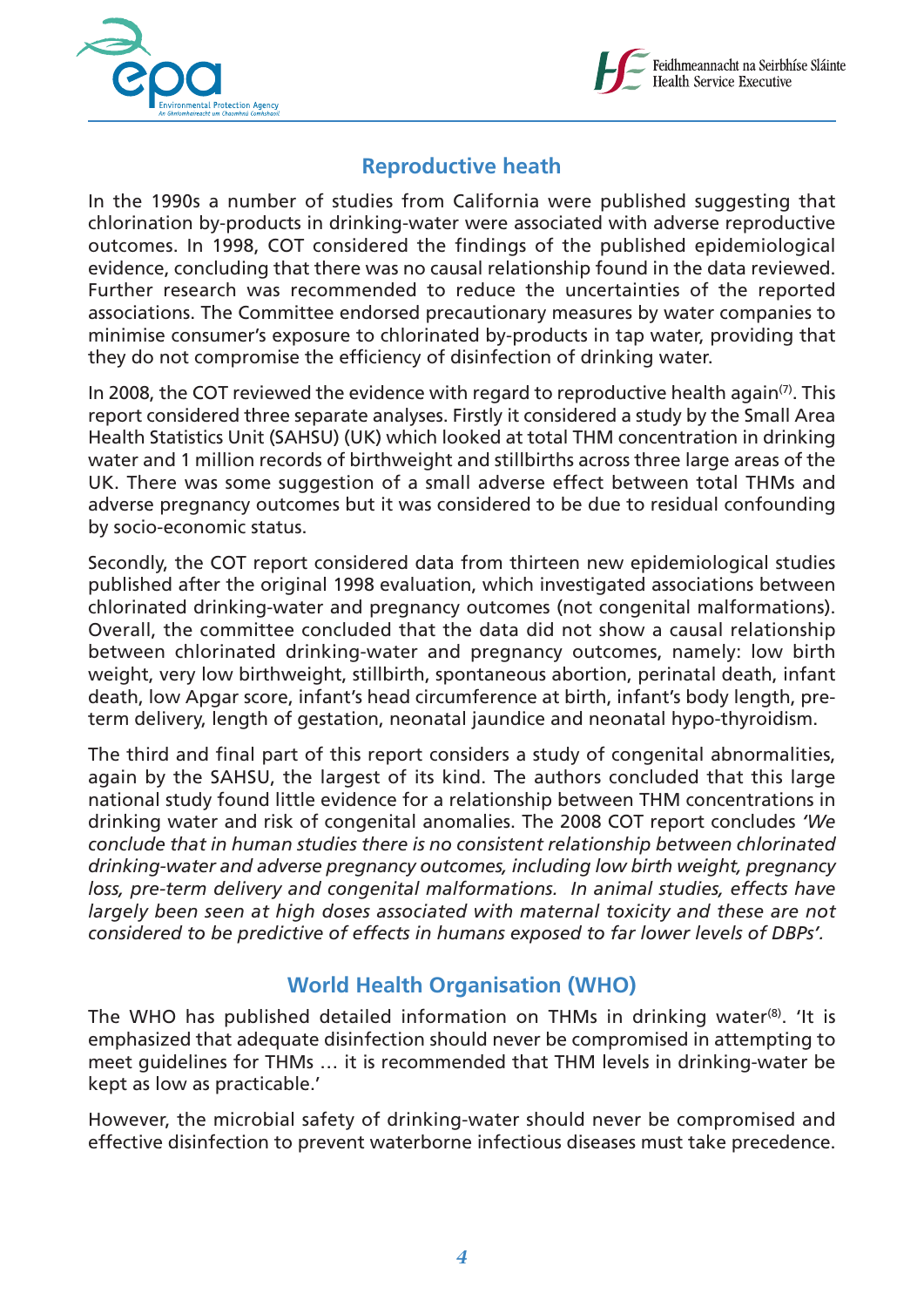



# **Understanding the limitations of the scientific evidence**

Because of the nature of studying drinking water and health, robust conclusions can be difficult to reach. Even in well-designed studies, it is difficult to assess a person's individual exposure to levels of a particular chemical in drinking water over a long period of time. Other factors may explain the results and it can be difficult to control these. Positive adverse associations are often just very small increased risks. These can occur randomly and it is difficult for a scientist to say with absolute certainty that the increase is due entirely to the chemical being studied. All of the above factors are even more pronounced when the health outcome is a chronic disease that takes 20 to 40 years to develop e.g. cancer. In order for findings to be valid, they must be reproduced, as policy generally cannot rely on one study.

These methodological limitations are not unique to trihalomethanes and drinking water. They are common to many environment and health issues. Exposures in the environment are often measured at group level and not individual level. However, in Public Health matters such as these, the precautionary principle applies<sup>(9)</sup>. Where evidence with regard to the environment and health is uncertain, exposure to the hazard should be reduced. It is important to note that precautionary action should be proportional to likely benefits and potential harms.

# **THM Monitoring in Ireland**

The EC Drinking Water Regulations 2007 specified a parametric value of 150µg/l for THMs. The parametric value was reduced to its current value of 100µg/l on the 25th of December 2008.

There was an increased level of monitoring in 2010 with 1,938 samples analysed in 1,006 water supply zones. The results, as shown in Table III, show that the trihalomethanes parametric value was exceeded, at least once, in 12.9% of the water supplies tested during 2010, an improvement from 15.6% in 2009. Compliance with the trihalomethane parametric value in public water supplies improved from 83.9% in 2009 to 86.5% in 2010. Public water supplies are monitored more frequently for trihalomethanes than other supply types as frequency of monitoring is based on either the volume of water produced by the supply or the number of people on a particular supply. Non-compliance may be more common in supplies monitored less frequently.

|                                    | No. of *WSZs<br><b>Monitored</b> | No. of Non-<br>compliant WSZs | No. of<br><b>Samples</b><br><b>Analysed</b> | No. of Non-<br>compliant<br><b>Samples</b> |
|------------------------------------|----------------------------------|-------------------------------|---------------------------------------------|--------------------------------------------|
| <b>Public Water Supplies</b>       | 652                              | 88 (13.5%)                    | 1,514                                       | 162 (10.7%)                                |
| <b>Public Group Water Schemes</b>  | 95                               | 24 (25.3%)                    | 105                                         | 25 (23.8%)                                 |
| <b>Private Group Water Schemes</b> | 248                              | 17 (6.9%)                     | 296                                         | 43 (14.5%)                                 |
| <b>Small Private Supplies</b>      | 11                               | $1(9.1\%)$                    | 23                                          | $4(17.4\%)$                                |
| Overall:                           | 1006                             | 130 (12.9%)                   | 1938                                        | 234 (12.1%)                                |

*Table III: Compliance with the Trihalomethanes (total) Parametric Value (100ug/l) in 2010.*

\* water supply zones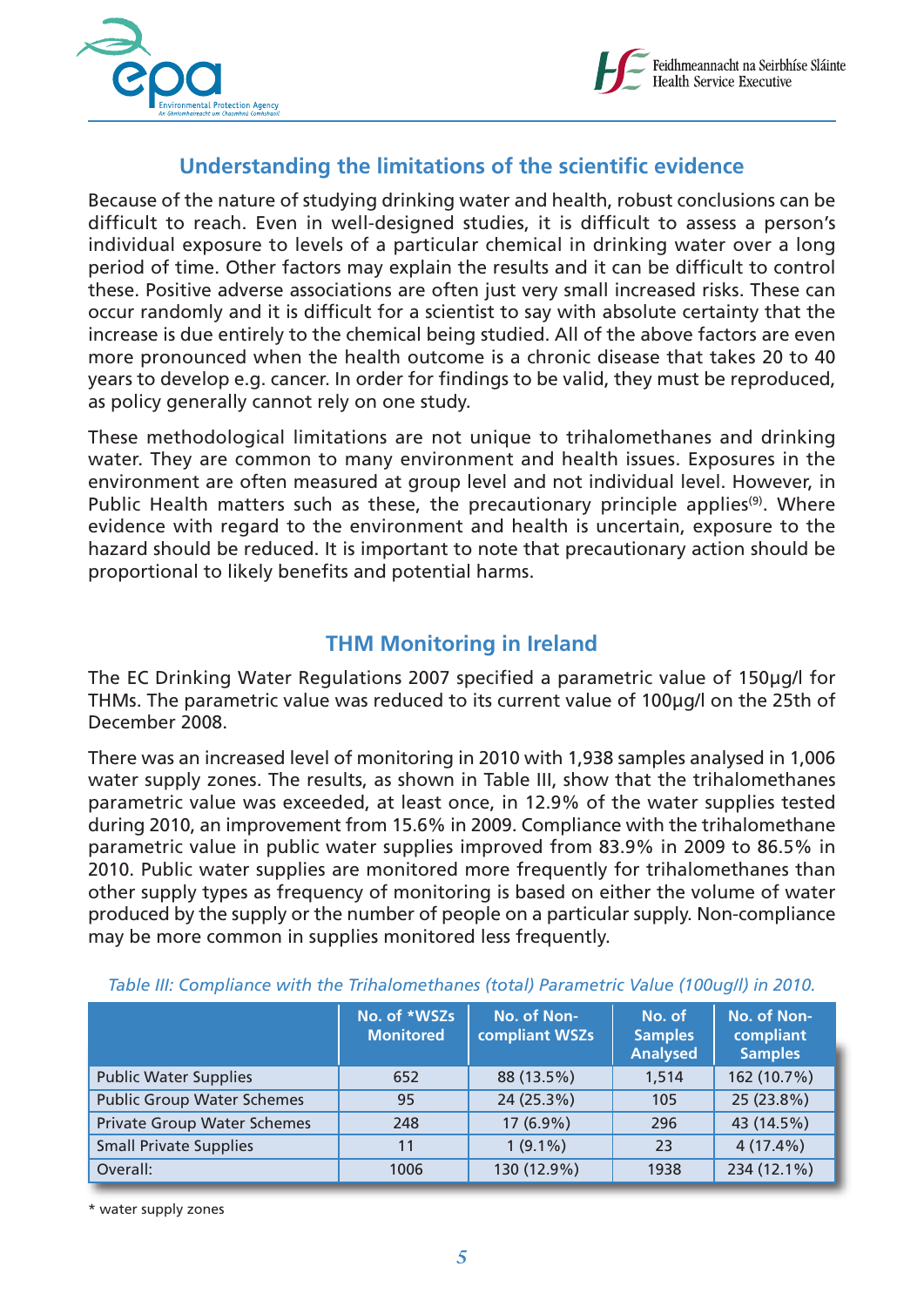



The majority of THM failures are the result of either no treatment barrier to remove organic matter or sub-optimal removal of organic matter, which is a precursor to  $THMs<sup>(10)</sup>$ .

These data (Table III) denote whether there was, over the course of 2010, ever an exceedance of THMs in a particular supply. They do not reflect the magnitude of the exceedance, whether the exceedance was sustained or sporadic or any potential health impact.

### **Risk assessment**

Risk assessments of public water supplies with THM exceedances are undertaken in consultation between the Water Services Authority (WSA) and the HSE.

#### *Chemical exceedances*

A typical risk assessment in respect of a chemical exceedance would consider: the concentration of the particular chemical; the potential for acute toxicity at concentration detected; the potential for chronic toxicity at the range of concentrations detected having regard to remediation timeframe; checks to assess if the sample is representative of the supply or localised; remedial actions already taken by the WSA; source, treatment operation, storage and distribution of water; previous history of the supply, availability of alternative supplies; recent changes to water supply system; extreme weather incidents, complaints / reported illness and if there are any vulnerable groups among consumers. Consequently each assessment is specific in time, location and population. In considering the action to be taken the WSA/HSE also has regard to the risk to human health that would be caused by the interruption of supply or restriction of use.

#### *THM exceedances*

In addition to the above, there are further risk assessment considerations specifically for THMs. Total THMs are monitored under the regulations but a specific breakdown of individual THMs should be requested. THM levels may be persistently elevated or an exceedance may be sporadic. Consideration should be given to whether a specific result is representative of the mean THM concentration in the supply and of mean continuous exposure of an individual. Finally, in an effort to reduce THMs there is a risk of inadequate chlorination. This could result in microbiological contamination and a possible serious *Ecoli* 0157 outbreak for example, and should be avoided.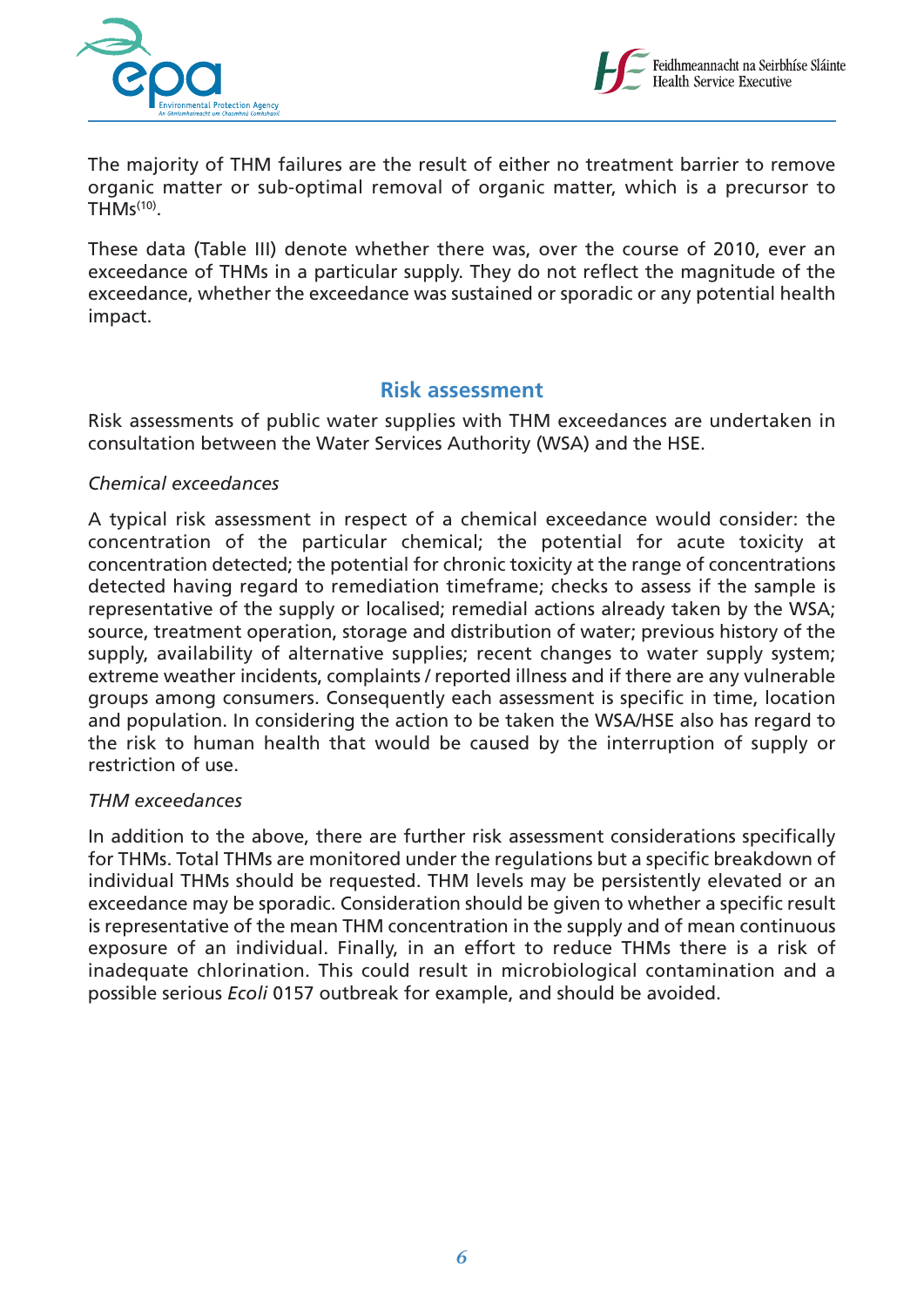



# **Legislative Framework/Regulatory System**

The *European Communities (Drinking Water) (No. 2) Regulations 2007 (S.I. No. 278 of 2007)* set down the drinking water requirements and enforcement procedures. Water services authorities, 34 City and County Councils throughout Ireland, are responsible for the production, distribution and monitoring of public water supplies. The Environmental Protection Agency (EPA) is the supervisory authority in relation to public water supplies and the local authority is the supervisory authority in relation to private water supplies. Both the Local Authority and the EPA have enforcement powers under the regulations.

The 2007 drinking water regulations require each Sanitary Authority (WSA) to immediately investigate any failure to meet a parametric value specified in the water regulations in order to identify the cause of such failure, to ensure that the remedial action necessary to restore the quality of the water is taken as soon as possible and to notify the EPA. Regulation 9 obliges both the WSA and the EPA to consult with and get the agreement of the HSE in respect of certain matters.

#### **Regulation 9(1)**

*"Where a sanitary authority, in consultation with the Health Service Executive, considers that a supply of water intended for human consumption constitutes a potential danger to human health, the authority shall, subject to agreement with the Health Service Executive, ensure that—*

- *(a) the supply of such water is prohibited, or the use of such water is restricted, or such other action is taken as is necessary to protect human health,*
- *(b) consumers are informed promptly thereof and given the necessary advice, and*
- *(c) in the case of a public water supply, the Agency is informed promptly."*

#### **Regulation 9(2)**

*"For the purposes of paragraph (1), and subject to agreement with the Health Service Executive, where a supervisory authority is of the opinion that—*

- *(a) non-compliance with a water quality standard or other parametric value specified in Part 1 of the Schedule, or*
- *(b) the presence of any substance or micro-organism for which no water quality standard has been prescribed, in water intended for human consumption, or the inefficiency of related disinfection treatment, constitutes, or may constitute, a risk to human health, the supervisory authority shall issue such direction to the relevant water supplier as it considers necessary to ensure that appropriate measures are taken for the purposes of preventing, limiting, eliminating or abating such risk, and the water supplier shall comply with such a direction."*

#### **Regulation 9(3)**

*For the purposes of paragraph (2), a supervisory authority shall decide what action should be taken under this Regulation having due regard to the risks to human health that would be caused by an interruption of the supply or a restriction in the use of water intended for human consumption.*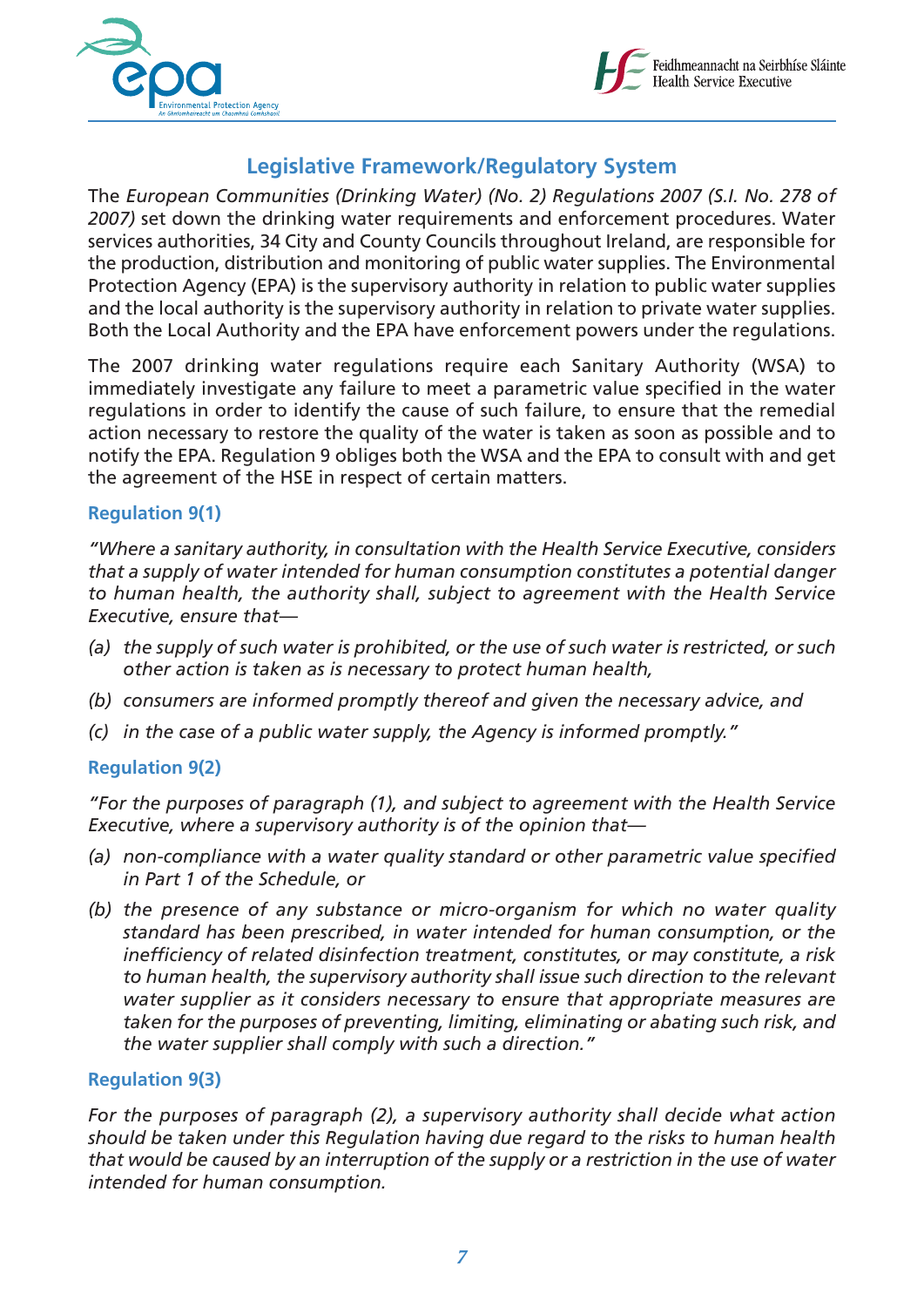



## **Interventions**

The formation of THMs in drinking water are dependent on the concentration and nature of organic material in the raw water, free chlorine in the water, chlorine contact time, pH and temperature. Optimum control over all of these factors is necessary to keep THMs to a minimum. The quality of the raw water is important. The main mechanism employed to prevent the formation of THMs and other by-products of chlorine disinfection is the removal of organic matter, through optimal coagulation and filtration before chlorination. Chlorinated water is sometimes used for filter backwashing. There may be some potential for THM formation with organic material within the filter. Temperature and pH of drinking water vary across supplies and from season to season.

The EPA's Water Treatment Manual on Disinfection 2011(11) identifies best practice in the treatment of water to reduce THMs as including consideration of:

- i. Protection of the source of the water supply from organic and other sources of pollution from agriculture, industry, forestry, peat extraction etc to reduce the level of organic matter to be removed by the water treatment plant;
- ii. Optimisation of the operation of chemical dosing, coagulation, clarification and filtration treatment stages at the water treatment plant;
- iii. Avoid chlorinating raw surface water and treat water to remove precursors (colour, TOC, UV absorbance) as far as possible;
- iv. Limit free chlorine concentrations and contact times to the minimum required for the process (and distribution systems);
- v. Dechlorinate as soon as possible after breakpoint chlorination;
- vi. Consider using chloramination to provide a residual in disinfection;
- vii. Keep pH low as THM formation increases with pH increase;
- viii. Consider the use of an alternative chemical disinfectant or UV for primary disinfection. UV may not be suitable if transmissitivity requirements are not met due to high organic matter.
- ix. Manage the distribution network to prevent the build up of organic matter in the pipework (e.g. flushing of mains, cleaning of reservoirs etc).

Whilst it is possible to remove THMs using air stripping or GAC, this approach is costly compared with minimising formation, and is used infrequently.

# **EPA Remedial Action List**

The elimination of all THMs exceedances is a priority of the EPA and it is for this reason that all supplies with persistent or intermittent THM exceedances have been included on the EPA's Remedial Action List. The majority of these supplies have action programmes in place and are expected to be completed before 2014. Where no action programmes have been received by the EPA, it has issued legally binding Directions in 2011 to require that appropriate actions are taken to eliminate THM exceedances.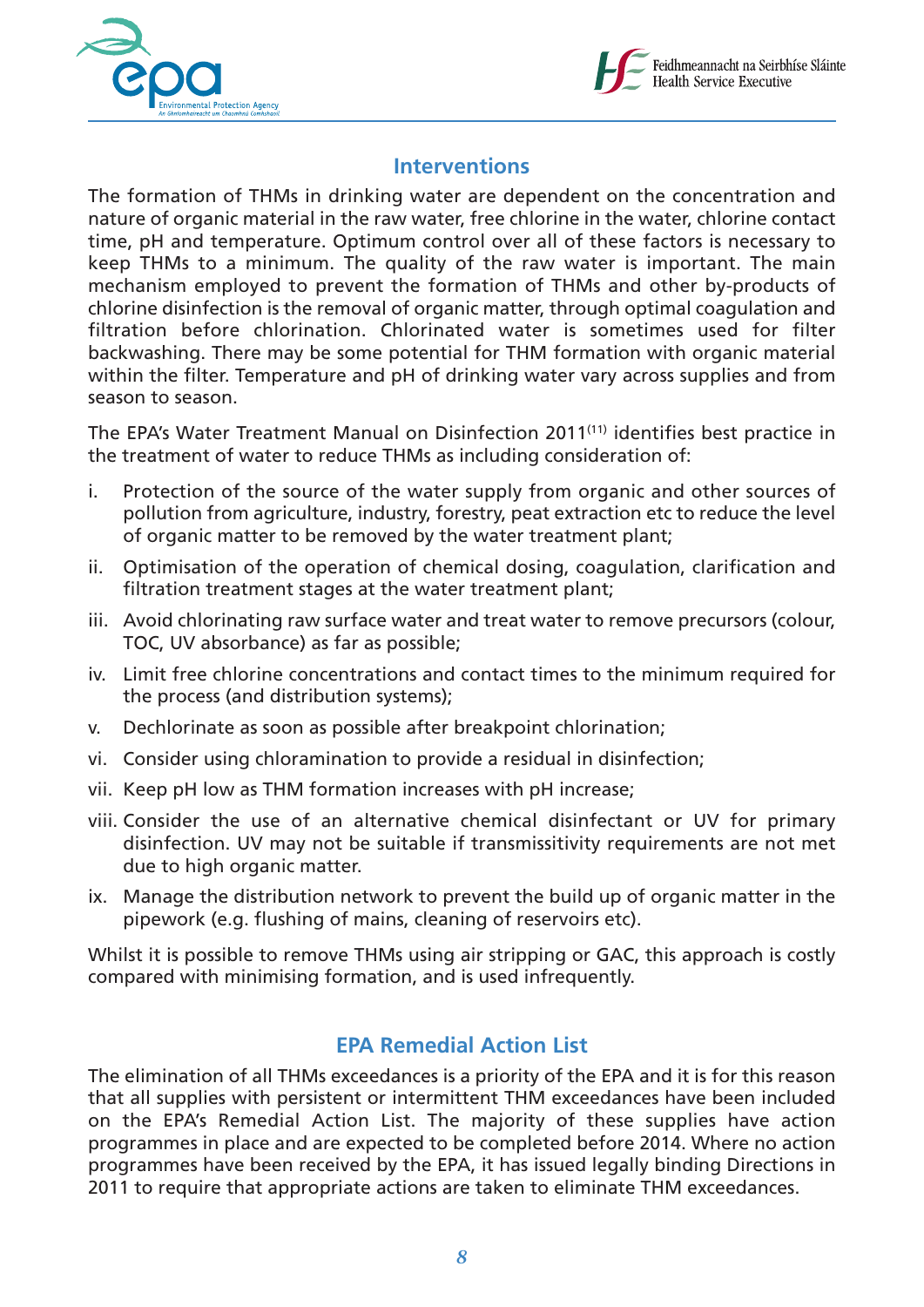



# **WHO Water Safety Plans**

The EPA has adopted the WHO Water Safety Plan<sup>(12)</sup> approach to ensuring drinking water is both "safe" and "secure". A supply is deemed 'safe' if it meets the relevant standards at the tap and 'secure' if a management system is in place that identifies all potential risks and procedures are in place to manage these risks. Water Services Authorities should implement the (WHO) Water Safety Plan approach to the management of water supplies. Implementation of this approach will lead to a reduction in the levels of THMs in drinking water.

# **Conclusion**

Trihalomethanes are formed when chlorine, the most commonly used disinfection agent in Ireland, reacts with naturally occurring organic matter in raw water.

In 2010 there was a drop in the number of total THM exceedances in public drinking water supplies. Overall the situation is improving and the downward trend is expected to continue with the completion of remedial works on supplies on the Remedial Action List. However, exceedances in THM levels continue to be notified.

Studies examining the association between THMs and drinking water show that there may be associations with cancer. These associations are weak, are not consistently demonstrated in scientific studies and are unlikely to be large. However, the possibility that they exist remains.

When uncertainty such as this emerges in environment and health, a precautionary approach is needed.

EU and WHO drinking water standards are precautionary in that they include a substantial safety factor and are set at a level that protects the most vulnerable over a lifetime of consumption.

The precautionary approach, however, must be proportional to the risk and should be balanced with other more immediate and known serious risks.

The approach in Ireland should therefore be as follows;

- 1. Great effort should be made to minimise THMs in drinking water.
- 2. Comprehensive risk assessment of all breaches of the total THM parametric value should take place.
- 3. All regulated drinking water supplies with persistent or intermittent exceedances should go on the EPA Remedial Action List and the WSA should have an agreed plan of works in place with a precise timescale.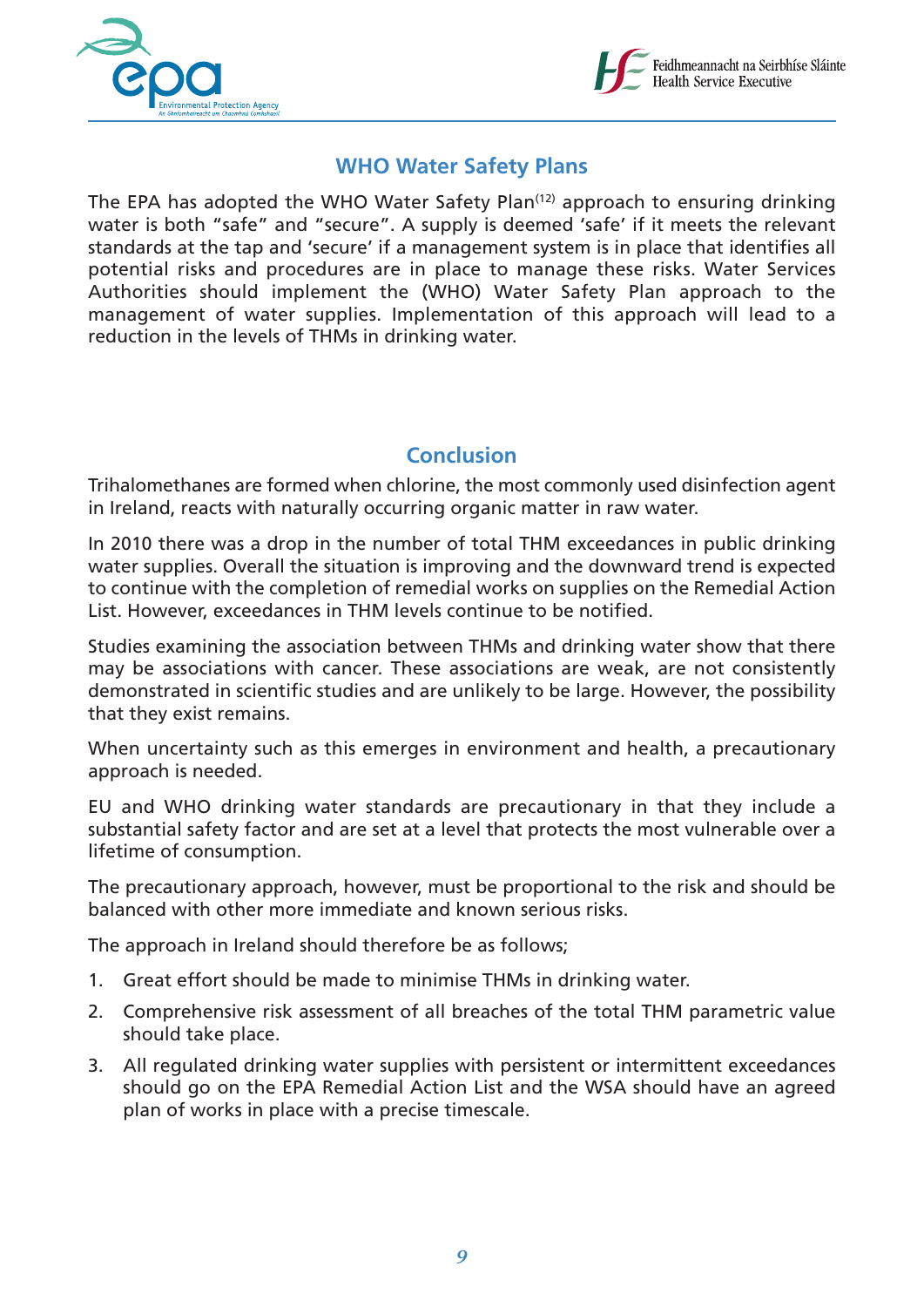



- 4. The real risk of inadequate chlorination, which can occur as a reaction to breaches of the parametric value, outweighs the risk associated with THMs and should be avoided. A balance must be struck between an uncertain, small and long-term risk associated with elevated THMs and the significant, large, immediate and serious risk associated with inadequate chlorination e.g. EColi O157 outbreak.
- 5. Optimising the removal and treatment of organic matter in raw water is paramount to reducing THMs in drinking water.
- 6. The Water Safety Plan approach, which identifies hazards to drinking water quality from catchment to consumer, should be adopted to ensure that the drinking water supply is safe and secure. Implementation of this approach will lead to a reduction in the levels of THMs in drinking water.

## **References**

- 1. European Communities (Drinking Water) (No. 2) Regulations. SI. No. 278 of 2007. (http://www.irishstatutebook.ie/2007/en/si/0278.html) Accessed 25/11/2011
- 2. WHO. Summary Statement. Trihalomethanes (bromoform, bromodichloromethane, dibromochloromethane, chloroform). 2004. (http://www.who.int/water\_sanitation\_health/dwq/chemicals/trihalomethanes\_ summary\_statement.pdf) Accessed 18/10/2011
- 3. WHO. Preamble to the IARC Monographs on the evaluation of carcinogenic risks to humans. 2006. Lyon. International Agency for Research on Cancer. (http://monographs.iarc.fr/ENG/Preamble/CurrentPreamble.pdf) Accessed 25/11/2011
- 4. WHO. Chlorinated Drinking Water; Chlorinated By-Products; Some other Halogenated Compounds; Cobalt and Cobalt Compounds (updated 1997). (IARC Monograph 52)1991. (http://monographs.iarc.fr/ENG/Monographs/vol52/volume52.pdf) Accessed 25/11/2011
- 5. Committee on the Toxicity Chemicals in Food, Consumer Products and the Environment. Second Statement on Chlorinated Drinking Water and Cancer. COC/08/S1 - May 2008. (http://www.iacoc.org.uk/statements/documents/SecondstatementonCBPsandcancer COC08.S1.pdf)
- 6. Department of Health. Chlorinated drinking water and cancer. COC statement COC/99/S2 - May 1999. London. (http://www.advisorybodies.doh.gov.uk/coc/drink.htm)
- 7. Committee on the Toxicity Chemicals in Food, Consumer Products and the Environment. COT Statement on a SAHSU Study on Chlorination Disinfection By-Products and Risk of Congenital Anomalies in England and Wales. 2008. (http://cot.food.gov.uk/pdfs/cotstatementdbp200802.pdf) Accessed 25/11/2011